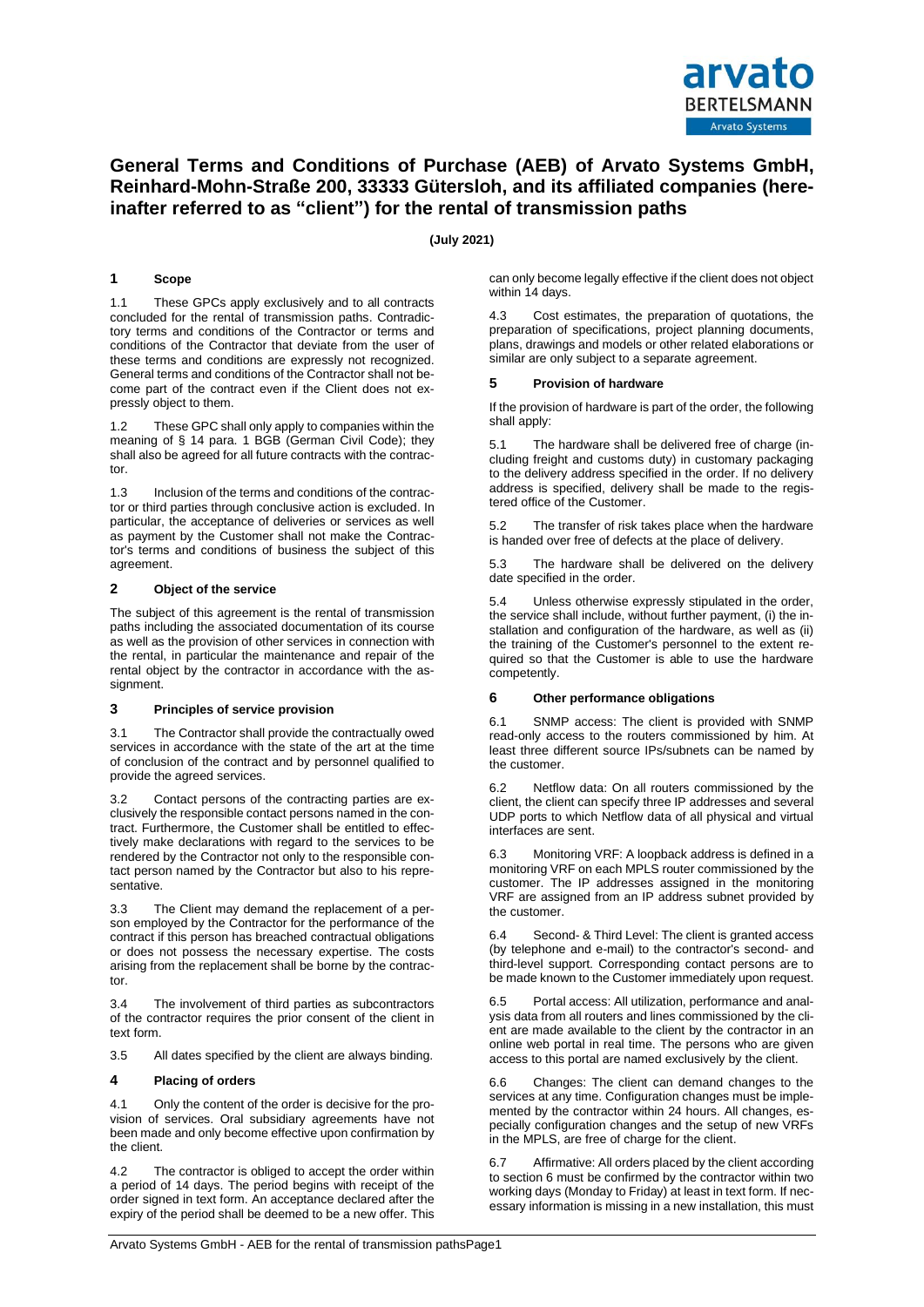

also be reported to the client at least in text form within this period.

#### **7 Handover, Functional test and demonstration, acceptance**

7.1 Before handing over the transmission paths to the client, the contractor is obliged to first of all examine the transmission paths himself in detail and in particular to determine whether they meet the contractually required requirements, in particular whether they offer the properties specified in the order. If the cooperation of the customer is required for this, the contractor will inform the customer of this in good time.

7.2 The handover of the transmission channels is carried out by means of a handover declaration of the client at least in text form after successfully completed handover inspection, provided that no defects were found. Defects will be documented at least in text form and immediately remedied by the contractor. Afterwards a new handover inspection is carried out.

7.3 If, for reasons for which the Contractor is responsible, an extension of the acceptance test became necessary and the extension exceeds one calendar day, the Client is entitled to demand a contractual penalty of 5% of the monthly service fee agreed upon for each calendar day or part thereof.

7.4 The contractor is at liberty to prove that no damage or less damage has been incurred.

7.5 A contractual penalty paid by the contractor shall be set off against any further claims for damages.

7.6 Further claims of the client remain unaffected in any case.

# **8 Principles of personnel deployment**

8.1 The Contractor shall provide its services independently or with its own or third-party personnel (hereinafter referred to as "Personnel").

The Client is entitled to demand the replacement of the personnel employed by the Contractor, with justification, which may be provided in text form, if the Contractor has repeatedly breached contractual obligations or if there is any other important reason in the personnel employed which prevents cooperation between the Client and the Contractor.

8.3 If the Contractor uses external personnel (such as freelancers or temporary workers), the Client may also demand the replacement of the external personnel with justification, if a further deployment is not reasonable for the Client. As the main contractual obligation, the Contractor shall ensure and control on its own responsibility that any external specialists or subcontractors it employs are deployed and controlled in accordance with the statutory regulations. At the request of the Customer, the Contractor shall provide the Customer with documentation of the controls carried out and confirm the correctness of the controls in text form. Inconsistencies or missing proofs of confirmation entitle the client to immediate extraordinary termination of the contractual relationship.

The contractor must comply with the customer's request for the exchange of personnel without delay. Any additional expenses arising from personnel expansion or personnel changes shall be borne by the contractor.

8.5 In the individual contract, the contractor designates its own project manager as central contact person. This person controls the entire project work on the contractor's side. On the other hand, the client provides its own project manager as the central contact person for the entire project

management. The project manager controls the entire project work on the part of the client.

Under no circumstances will the contractor's personnel be integrated into the client's business. The contractor shall remain solely responsible for such personnel to the full extent. There shall be no division of labour between the staff of the contracting authority and the staff of the supplier. The personnel employed by the contractor shall not be included in the internal holiday planning and representation arrangements of the customer. Periods of deployment or service times are agreed exclusively with the project manager contractually appointed by the contractor. The contractor's personnel do not take part in internal meetings and events of the customer with company-specific content and events (for example, presentation round, company party). The only possible participation is in project and technical meetings which are directly connected with the concretization of the contractual service, the provision of services or the acceptance of services. The contractor as well as the personnel employed by him use his own operating resources, unless an objective reason makes the use of the customer's operating resources necessary (e.g. IT security, data protection).

8.7 No project-related coordination, instructions or comparable communication between the contractor's personnel on duty and the client's personnel takes place without the participation of the responsible named project managers. The Contractor shall involve the Client's project manager for binding information and for all questions arising from the performance of the contract. He shall provide information and make decisions or communicate them without delay. Decisions and information of other persons shall only be binding on the Contractor and his personnel if they have been made or confirmed by the Customer's project manager in text form.

8.8 In the event of any complaints about defects in the performance of the Contractor, the Contractor's project manager shall be the sole contact person for the Client's project manager. No complaints about the performance of the Contractor shall be made to the Contractor's other personnel.

8.9 The Contractor shall ensure that all personnel deployed by it has taken note of the regulations regarding confidentiality, data protection, plant security, the information sheet on the Federal Data Protection Act, the flyer for emergencies as well as the Customer's information security guidelines and complies with the regulations accordingly.

8.10 Upon request, the Contractor shall inform the Client at a reasonable distance about the status of the project and compliance with the contractual requirements and shall provide interim results. In addition, the Customer may request to inspect the relevant documents and extracts thereof.

# **9 Personnel deployment for end customers**

9.1 If the Contractor provides services to an end customer of the Client within the scope of this Agreement, the Contractor and the Client shall each remain solely responsible for their personnel. This means that neither the Customer's personnel nor the Contractor's personnel will be integrated into the operation of the end customer. Furthermore, there is also no cooperation based on the division of labour and no direct communication between the personnel of the contractor, the client and the end customer.

Every project-related coordination, instruction or comparable communication with the end customer is carried out solely by the responsible project manager of the client. This person is the exclusive contact person for the end customer as well as for the Contractor's project manager with regard to the services provided at the Client's end customer within the scope of this Agreement. In all other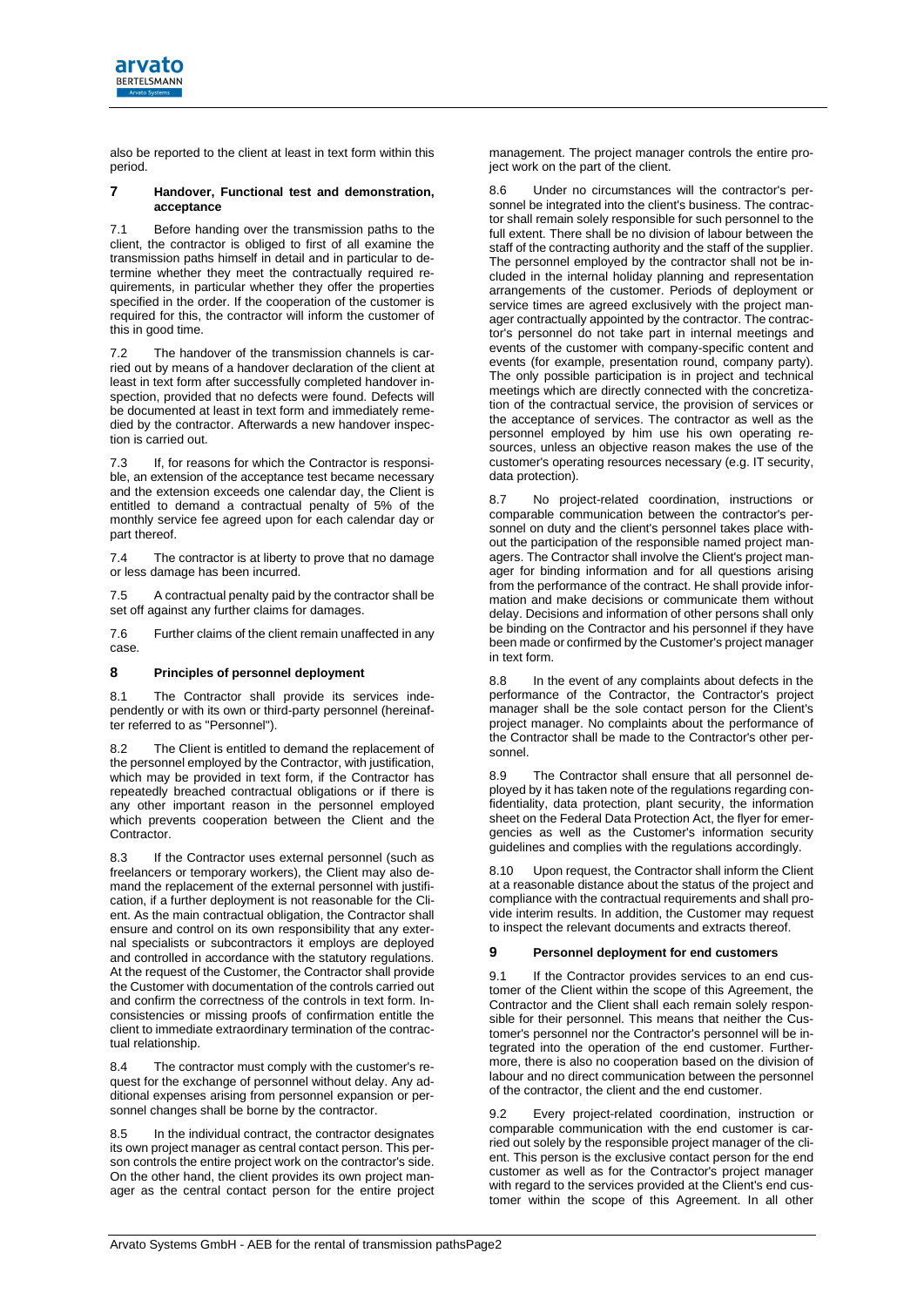

respects, the above provisions of Sections 8.3 to 8.8 shall apply mutatis mutandis.

# **10 Minimum wage**

<span id="page-2-0"></span>10.1 The contractor is obliged to pay his employees the statutory minimum wage. At the request of the Client, the Contractor shall prove to the Client that this obligation has been fulfilled by submitting suitable documents (in particular documents in accordance with Section 17 (1) MiLoG, clearance certificate from the competent social security or holiday fund, etc.) within 14 days for the entire duration of the contract up to six months after termination of the present contractual relationship.

<span id="page-2-1"></span>10.2 The Contractor shall indemnify the Client from all claims of third parties (in particular employees of the Contractor, Client's customers, Federal Employment Agency) in connection with the breach of the obligation to pay the statutory minimum wage on first demand.

10.3 The Contractor is obliged to oblige any subcontractor to pay the statutory minimum wage and release the Client from work to the same extent as the Contractor itself is obliged to do under Section[s10.1](#page-2-0) an[d 10.2I](#page-2-1)f the subcontractor in turn uses subcontractors, the Contractor shall ensure that all subcontractors are also obligated accordingly.

10.4 The contractor is liable to the client for all claims of third parties arising from the breach of the obligation to pay the statutory minimum wage by subcontractors.

# **11 Compensation**

11.1 All agreed prices are exclusive of the legally applicable sales tax and include all incidental expenses, in particular travel expenses, travel times, transport costs and customs duties.

11.2 In case of wrong, bad or partial deliveries, the client is entitled to refuse payment until proper fulfilment.

11.3 Subject to a deviating regulation, the remuneration shall be due for payment 30 days after receipt of a verifiable invoice, but in principle only after faultless handover of the transmission path. The invoice must contain the order number of the client and, if no lump-sum remuneration has been agreed, details of the service provision (including time, place, service provided).

11.4 In the event of payment within 14 days of receipt of the verifiable invoice, the contractor shall grant the client a discount of 3% on the invoice amount.

11.5 The Contractor is only entitled to withhold payments or services and work results or to offset them against counterclaims if the claims asserted by the Contractor from the same legal relationship have either been acknowledged by the Client at least in text form or a legally binding decision has been made in legal proceedings. The assignment of claims of the contractor against the client to third parties is excluded.

# **12 Dates, Delay**

12.1 Dates stated by the contractor are always binding.

12.2 For the provision of services, the following maximum provision times are agreed upon from the time the order is placed:

| Germany         | 8 weeks |
|-----------------|---------|
| Europe10        | weeks   |
| North America10 | weeks   |
| South America12 | weeks   |
| Asia12          | weeks   |
| Australia12     | weeks   |

Africa16 weeks

12.3 At the latest after the expiry of one third of the provision period, the Contractor must inform the Client of a binding provision date without being asked.

12.4 If the binding completion date has not been communicated to the client within the agreed period, a one-off contractual penalty of 20% of the monthly service fee agreed upon will be due.

12.5 In the event of default, the client is entitled to the statutory claims. In addition, in the event of default on the part of the Contractor, the Client shall be entitled to demand a contractual penalty of 5% of the monthly service fee agreed upon per calendar day or part thereof.

12.6 If the Contractor exceeds an agreed date of readiness or completion by more than 7 calendar days, the Client shall be entitled to withdraw from the contract immediately.

12.7 The contractual penalty can be claimed until the final payment of the remuneration.

12.8 A contractual penalty paid by the contractor due to delay shall be set off against any further claim for damages.

12.9 Further claims of the client in case of delay remain unaffected.

#### **13 Defects (notification of defects) / Warranty**

13.1 § Section 377 of the German Commercial Code (HGB) shall apply in such a way that the customer is obliged to give notice of defects within one week of acceptance, insofar as a defect was identifiable in the course of random checks of reasonable scope. Visible transport damage shall be reported immediately, at the latest within one week. Payment of the remuneration does not constitute approval of the service.

13.2 The client is entitled to the full statutory warranty claims.

13.3 During the warranty period, the Contractor shall remedy defects without delay.

13.4 The warranty period shall begin to run again if the defect is rectified.

13.5 If the Contractor repeatedly fails to provide defective performance within a period of six months, the Client shall be entitled to terminate the contractual relationship without notice or with an expiration period, provided that the Client has threatened to terminate the contract with the Contractor in writing in the event of recurrence. In such a case, the client is in particular not obliged to grant the contractor the right to rectify the defects.

# **14 Force majeure**

If the contractor is unable to provide the service on time due to force majeure (war, riots, strikes, lock-outs, fire and floods), the client may choose to withdraw from the contract instead of unilaterally extending the deadline for providing the service in accordance with the contract.

# **15 Liability**

15.1 If the client demands compensation for damages instead of performance, the claim for performance shall not lapse until the contractor has paid the compensation.

15.2 In all other respects the statutory provisions shall apply.

# **16 Termination**

Provided that a minimum term agreed between the parties does not contradict this, the services can be terminated by the client in whole or in part at any time with a notice period